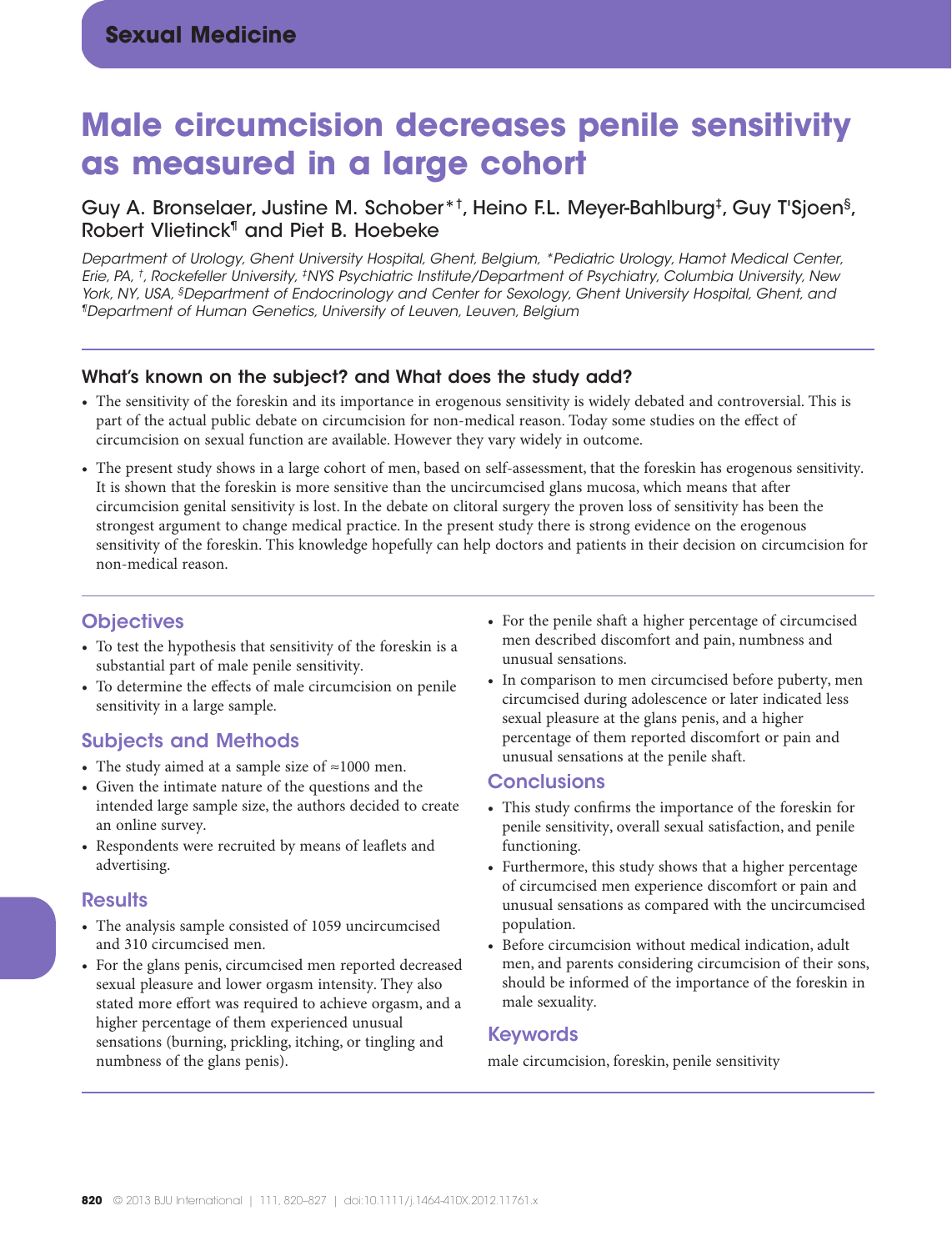## **Introduction**

Except for religion- and ritual-based circumcisions, modern-day motivations for routine circumcisions without medical indications have not been well documented. Discouraging masturbation and removing excess sexual pleasure are some of the reasons put forward in the literature [1]. Since the prohibition of circumcision in Palestine by Antiochus Epiphanes, the circumcision debate has continued over the millennia, with proponents promoting circumcision for health benefits, and opponents arguing against the barbaric nature of the procedure [2–4].

Sexual arousal is based on anatomical, neural, hormonal, and genetic elements, and is also influenced by effects of culture and of contexts that are specific to each individual. Penile sensory activation is similar in all male vertebrates and is based on somatosensory information from the foreskin, glans, and urethra [5,6]. The strongest somatosensory contribution to male (penile) sensitivity is mediated through the dorsal penile nerve. The glans, densely innervated by the terminal branches of the dorsal penile nerve, appears to be structured as a primary source of sensory information to the CNS for the induction of sexual reflexes [5,7,8]. Research on both animals and humans support this theory. Animals show impaired erectile and ejaculatory function after desensitization of the glans [9,10]. The area of the preputium ridged band is considered the most sensitive part of the human penis [11]. The sensory role of the foreskin has not been thoroughly investigated and results of the few studies conducted in small samples are conflicting.

Worldwide circumcision prevalence rates are  $\approx$ 30% of the total male population, making circumcision one of the most frequently performed surgical procedures in the world [12]. Nevertheless, only few studies address the effects of this procedure on sexual penile sensitivity, and the results of these studies are contradictory. Some reports show an increase in penile sensitivity after circumcision, whilst others describe a decrease in sexual function [13-19]. In the literature there is no large-sample study that evaluates extensively the effects of circumcision on penile sensitivity.

Kinsey et al. [20] and Masters and Johnson [21] concluded that observational studies on human sexual behavior were unfeasible, as most individuals favour privacy during sexual stimulation. Therefore, self-assessment was the chosen method for the present study. Given the intimate nature of the questions and the number of respondents intended, the authors decided to create an online version of the Self-assessment of Genital Anatomy, and Sexual Function, Male questionnaire (SAGASF-M) [22].

The present study tests the hypothesis that sensitivity of the foreskin plays a substantial role in male penile sensitivity.

## Subjects and Methods

Respondents were recruited by means of leaflets that were randomly distributed by medical students at railway stations all over Belgium. The leaflet explained that Ghent University was conducting a study on genital sensitivity in males and females and provided a Uniform Resource Locator (URL) for more information about the study. The online questionnaire started with the informed consent page apprising respondents of the purpose to determine penile sensitivity in males and procedure of the study. Anonymity was assured. The minimum age required for participation was 18 years. After signing the informed consent by clicking the 'I agree' button, the respondent was given access to the SAGASF-M. The survey was kept online for  $\approx$ 9 months.

Respondents reporting congenital genital abnormalities or penile surgery, except circumcision, were excluded from analysis. Quality control was assured by repetitive questions. Men with gross inconsistencies on these check questions were excluded from analysis.

Differences between uncircumcised (groups A) and circumcised (group B) in demographic, anatomical, and functional differences were tested for statistical significance with the non-parametric Mann–Whitney *U*-test, chi-square, and, instead of the latter, when >20% of cells on contingency tables had an expected count of <5, Fisher's exact test or its extension for polynomial distributions. Statistical tests were considered significant at a (two-sided)  $P \leq 0.05$ . The study was approved by the institutional ethical board of Ghent University.

The SAGASF-M was used to compare anatomical and functional ratings. The original questionnaire was translated into Dutch and retest-reliability established for online assessment.

The SAGASF-M measures genital sensitivity on 5-point Likert scales. Aided by genital graphs, participants evaluated the dorsal (upper), ventral (under), and lateral (left and right) sides of the glans and, separately, shaft of their penis on four key dimensions: sexual pleasure, discomfort/pain, orgasm intensity, and effort required to achieve orgasm when stimulated by themselves or partners. For the translated Dutch version of the SAGASF-M, the retest reliability was established in a sample of 25 men using internet administration with a test-retest interval of 2 weeks. This was a subsample of the main study sample and consisted of men aged 18–49 years with a wide range of social and educational demographics.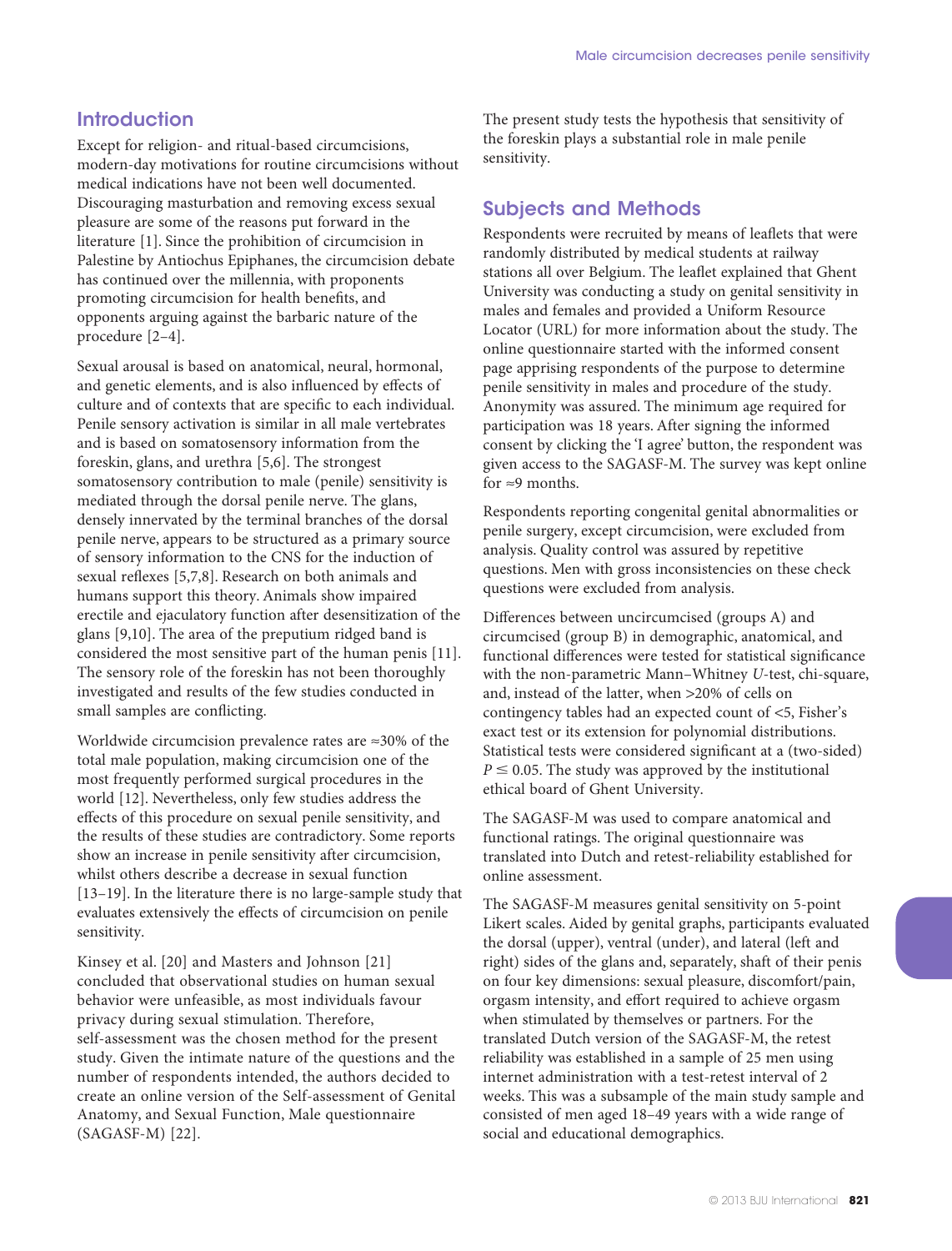**Table 1** Demographic characteristics of participants.

| <b>Characteristic</b>            | Uncircumcised, n (%) | Circumcised, n (%)       |
|----------------------------------|----------------------|--------------------------|
| Ethnicity:                       |                      |                          |
| Caucasian                        | 1041 (98.3)          | 294 (94.8)               |
| Asian                            | 6(0.6)               | 3(1)                     |
| African                          | $\Omega$             | $4(1.3)^{*}$             |
| Arabic                           | 3(0.3)               | 2(0.6)                   |
| Marital status:                  |                      |                          |
| Married                          | 359 (33.9)           | 129(41.6)                |
| Living together                  | 227(21.4)            | 56(18.1)                 |
| Separated/divorced               | 42(4)                | 16(5.2)                  |
| Widowed                          | 2(0.2)               | 3(1)                     |
| Single (never married)           | 324 (30.6)           | 69 $(22.3)$ <sup>†</sup> |
| Other                            | 105(9.9)             | 37(11.9)                 |
| <b>Education</b> level:          |                      |                          |
| None                             | 3(0.3)               | 2(0.6)                   |
| First level                      | 14(1.3)              | 1(0.3)                   |
| Secondary level                  | 340 (32.1)           | 105(33.9)                |
| Bachelor degree                  | 203 (19.2)           | 56(18.1)                 |
| Master's degree                  | 499 (47.1)           | 146(47.1)                |
| Gender of actual sex partner(s): |                      |                          |
| Female                           | 758 (71.6)           | 229 (73.9)               |
| Male                             | 127(12)              | 39 (12.6)                |
| <b>B</b> oth                     | 20(1.9)              | 9(2.9)                   |
| Neither                          | 154 (14.5)           | 33(10.6)                 |
| Number of children:              |                      |                          |
| None                             | 630 (59.5)           | 171(51.8)                |
| $\mathbf{1}$                     | 90(8.5)              | 29(8.8)                  |
| $\overline{2}$                   | 190 (17.9)           | 65(25.8)                 |
| $\geq$ 3                         | 149(14.1)            | 45(13.6)                 |

*\*Circumcised Africans, expected 0.9, Fisher's exact probability* P < *0.001; † Circumcised singles, expected 90, Fisher's exact probability* P < *0.005.*

#### **Results**

Informed consent was signed by 1963 men of whom 1464 answered questions related to penile sensitivity. Based on the medical history, which was limited to questions on penile malformations and on circumcision and other penile surgeries, 39 men with congenital genital abnormalities or history of penile surgery other than circumcision were excluded, leaving 1425 men. Another 56 men were excluded because they did not indicate their circumcision status or showed inconsistencies on check questions. The final analysis sample consisted of 1369 men of whom 1059 were uncircumcised (Group A) and 310 (22.6%) circumcised (Group B).

Uncircumcised men (Group A) had a mean (range) age of 39 (18–78) years and circumcised men (Group B) a mean (range) age of 37 (18–79) years. Caucasians constituted the largest ethnic group of participants (1335 men or 98%). Most respondents held a master's degree as their highest degree (47.1%). In all, 987 men (72.1%) reported a heterosexual relationship, 12.1% were homosexual, 2.1% had bisexual relationships, and 13.7% had no active sexual relationship, at the time they took the survey. There were only two statistical differences in demographic characteristics between Groups A and B. The circumcised men of Group B included significantly more African men

and significantly fewer single men as compared with Group A (Table 1). Most men were circumcised in childhood with the present age between 20 and 29 years (Table 2).

Of the men in Group A, 90.6% rated the sexual pleasure provided when the foreskin was stimulated by themselves or their partners from 'mild' to 'very strong' and 61.9% the respective orgasm from 'mild' to 'very strong'.

For the glans penis, men in Group B reported significantly less sexual pleasure than men in Group A at the dorsal side ( $P \le 0.001$ ), and the lateral ( $P \le 0.001$ ) and ventral sides (*P* = 0.02). Orgasm was less intense in Group B at the dorsal side ( $P = 0.006$ ) and at the lateral sides ( $P = 0.02$ ). Group B required more effort in achieving orgasm at the lateral sides  $(P = 0.04)$ . Furthermore, a larger percentage of men in this group reported numbness at the dorsal, lateral, and ventral sides (all  $P \leq 0.001$ ), as well as unusual sensations (burning, prickling, itching, or tingling) at the lateral sides ( $P = 0.02$ ) and at the ventral side ( $P = 0.003$ ) of the glans.

For the penile shaft, a higher percentage in Group B than Group A reported discomfort or pain at the dorsal, lateral, and ventral sides (all  $P \leq 0.001$ ). Higher orgasm intensity was found in Group B at the ventral side  $(P = 0.009)$ . A higher percentage of men in Group B reported numbness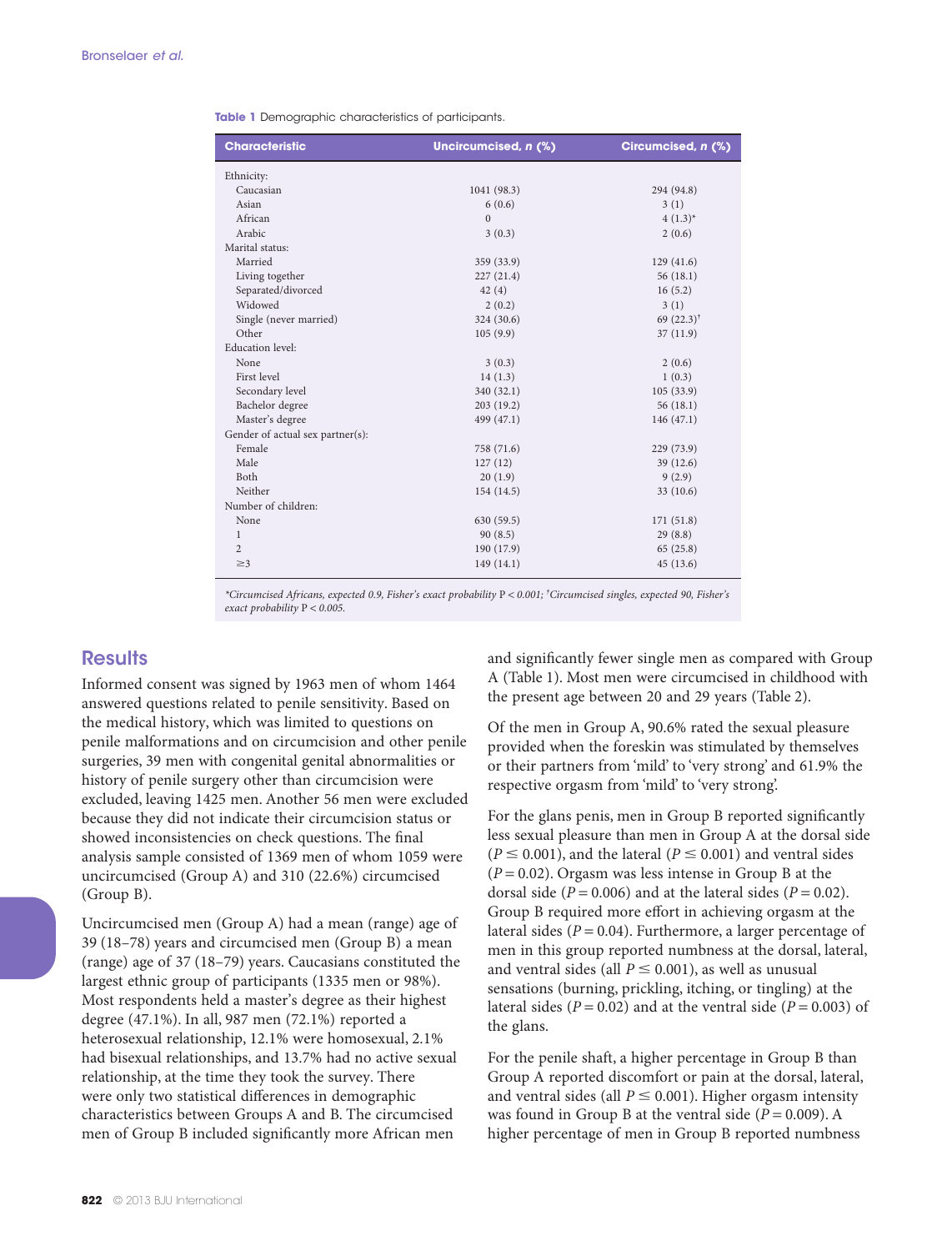**Table 2** Time of circumcision and present age of circumcised men.

|                    | Time of circumcision, n |                  |                         |                  |              |  |  |  |
|--------------------|-------------------------|------------------|-------------------------|------------------|--------------|--|--|--|
|                    | <b>Birth</b>            | <b>Childhood</b> | <b>Adolescence</b>      | <b>Adulthood</b> | <b>Total</b> |  |  |  |
| Present age, years |                         |                  |                         |                  |              |  |  |  |
| <19                | $\overline{4}$          | 8                | $\Omega$                |                  | 13           |  |  |  |
| $20 - 29$          | 6                       | 49               | 15                      | 13               | 83           |  |  |  |
| $30 - 39$          | $\mathcal{D}$           | 29               | $\overline{\mathbf{3}}$ | 34               | 68           |  |  |  |
| $40 - 49$          | 4                       | 27               | 8                       | 24               | 63           |  |  |  |
| $50 - 59$          | 5                       | 28               | 3                       | 22               | 58           |  |  |  |
| $60 - 69$          |                         | 9                |                         | ∍                | 18           |  |  |  |
| $70 - 79$          |                         | $\mathfrak{D}$   | $\Omega$                | 4                |              |  |  |  |
| Total              | 23                      | 152              | 30                      | 105              | 310          |  |  |  |

**Table 3** Comparison of uncircumcised (A) and circumcised (B) men in penile sensitivity by Mann-Whitney U-test.

|                              | <b>Dorsal</b> |      |         | Lateral          |      |         | <b>Ventral</b>   |      |         |
|------------------------------|---------------|------|---------|------------------|------|---------|------------------|------|---------|
|                              | A             | B    | P.      | $\blacktriangle$ | B    | P       | $\blacktriangle$ | в    | P       |
| Glans                        |               |      |         |                  |      |         |                  |      |         |
| Sexual pleasure              | 3.72          | 3.31 | < 0.001 | 3.57             | 3.31 | < 0.001 | 3.85             | 3.70 | 0.017   |
| Discomfort and pain          | 1.27          | 1.26 | ns      | 1.21             | 1.27 | ns      | 1.24             | 1.28 | ns      |
| Orgasm intensity             | 3.37          | 3.13 | 0.006   | 3.31             | 3.14 | 0.020   | 3.55             | 3.45 | ns      |
| Orgasm effort                | 3.11          | 2.99 | ns      | 3.10             | 2.95 | 0.038   | 3.18             | 3.09 | ns      |
| Numbness                     | 1.97          | 1.85 | < 0.001 | 1.98             | 1.89 | < 0.001 | 1.98             | 1.93 | < 0.001 |
| Unusual sensations           | 1.96          | 1.94 | ns      | 1.99             | 1.96 | 0.022   | 1.97             | 1.93 | 0.003   |
| Unusual sensations intensity | 3.19          | 3.42 | ns      | 3.00             | 3.11 | ns.     | 3.11             | 3.25 | ns      |
| Penile shaft                 |               |      |         |                  |      |         |                  |      |         |
| Sexual pleasure              | 3.17          | 3.16 | ns      | 3.22             | 3.18 | ns.     | 3.27             | 3.29 | ns      |
| Discomfort and pain          | 1.05          | 1.17 | < 0.001 | 1.05             | 1.17 | < 0.001 | 1.06             | 1.22 | < 0.001 |
| Orgasm intensity             | 2.87          | 3.00 | ns      | 2.92             | 3.00 | ns      | 2.92             | 3.15 | 0.009   |
| Orgasm effort                | 2.85          | 2.87 | ns      | 2.91             | 2.91 | ns      | 2.94             | 2.95 | ns      |
| Numbness                     | 1.98          | 1.96 | 0.040   | 1.99             | 1.95 | 0.001   | 1.99             | 1.96 | 0.003   |
| Unusual sensations           | 1.99          | 1.97 | 0.045   | 2.00             | 1.98 | 0.005   | 2.00             | 1.96 | < 0.001 |
| Unusual sensations intensity | 3.67          | 2.33 | 0.039   | 4.00             | 2.75 | ns.     | 2.00             | 3.00 | ns      |

*The table lists means and* P *values.*

at the dorsal ( $P = 0.04$ ), lateral ( $P \le 0.001$ ), and ventral sides  $(P = 0.003)$  as well as unusual sensations at the dorsal  $(P = 0.04)$ , lateral  $(P = 0.005)$ , and ventral sides  $(P \le 0.001)$ . The intensity of the unusual sensations at the dorsal side  $(P = 0.04)$  of the penile shaft was significantly higher for the circumcised men (Table 3).

Compared with men circumcised in childhood, men circumcised during adolescence (10–19 years) or later, reported less sexual pleasure by stimulation at the dorsal side of the glans ( $P = 0.005$ ). They also reported more discomfort or pain  $(P = 0.03)$ , and more unusual sensations at the dorsal side  $(P = 0.04)$  of the penile shaft (Table 4).

## **Discussion**

The present study shows that uncircumcised men experience mild to very strong sexual pleasure from the foreskin when stimulated by themselves or partners. They reported that stimulation of their foreskin also generates a moderate to strong orgasm intensity, and very few reported discomfort or numbness of the preputium.

#### Glans Sensitivity

Circumcised men (Group B) showed a significantly lower level of sexual pleasure sensation of the glans. Compared with the strong significant group differences at the dorsal site of the glans, the difference at the ventral side was smaller. This can probably be explained by the presence of the frenulum, which is preserved with circumcision. Sorrels et al. [23] confirmed the high-density nerve content of the frenulum, when they conducted a Semmes-Weinstein monofilament test comparing circumcised and uncircumcised men. A significant lower mean was found for the glans vibration threshold in the circumcised men. In both groups the most sensitive area was the frenulum.

The circumcised men indicated lower orgasm intensity at the dorsal and lateral sides of the glans and needed a stronger effort to obtain orgasm than those who were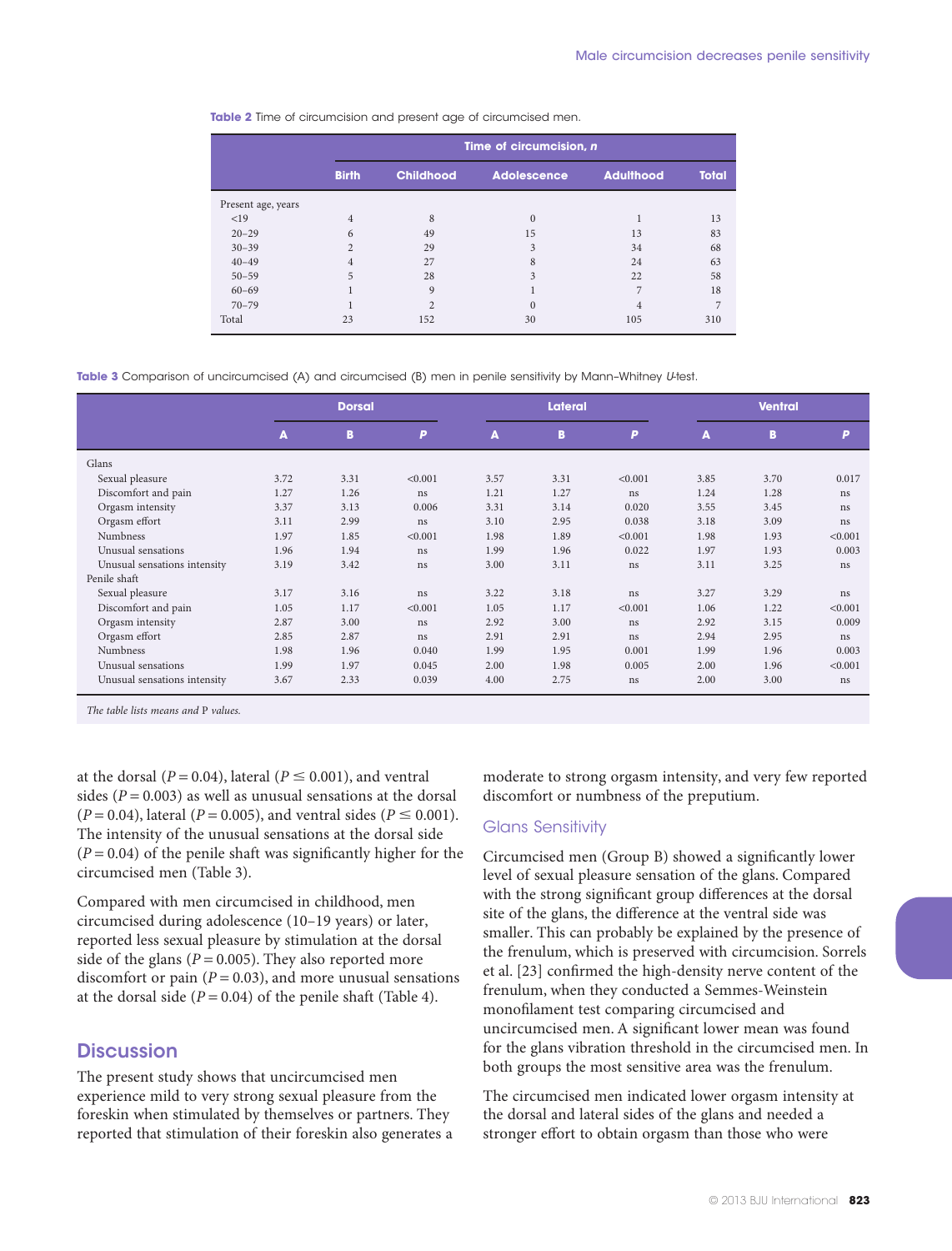|                              | <b>Dorsal</b> |              |       | <b>Ventral</b> |              |     | <b>Lateral</b> |              |    |
|------------------------------|---------------|--------------|-------|----------------|--------------|-----|----------------|--------------|----|
|                              | <b>Child</b>  | <b>Adult</b> | P     | <b>Child</b>   | <b>Adult</b> | P   | <b>Child</b>   | <b>Adult</b> | P  |
| Glans                        |               |              |       |                |              |     |                |              |    |
| Sexual pleasure              | 3.48          | 3.20         | 0.005 | 3.70           | 3.72         | ns  | 3.25           | 3.41         | ns |
| Discomfort and pain          | 1.17          | 1.36         | ns    | 1.23           | 1.33         | ns  | 1.19           | 1.36         | ns |
| Orgasm intensity             | 2.99          | 3.27         | ns    | 3.44           | 3.49         | ns  | 3.06           | 3.22         | ns |
| Orgasm effort                | 3.02          | 2.98         | ns    | 3.16           | 3.02         | ns  | 2.98           | 2.91         | ns |
| Numbness                     | 1.85          | 1.85         | ns    | 1.94           | 1.92         | ns  | 1.90           | 1.88         | ns |
| Unusual sensations           | 1.96          | 1.93         | ns    | 1.94           | 1.92         | ns  | 1.97           | 1.95         | ns |
| Unusual sensations intensity | 3.00          | 3.71         | ns    | 3.50           | 3.00         | ns  | 2.25           | 3.80         | ns |
| Penile shaft                 |               |              |       |                |              |     |                |              |    |
| Sexual pleasure              | 3.17          | 3.14         | ns    | 3.37           | 3.17         | ns  | 3.22           | 3.13         | ns |
| Discomfort and pain          | 1.09          | 1.28         | 0.026 | 1.17           | 1.27         | ns  | 1.18           | 1.15         | ns |
| Orgasm intensity             | 2.98          | 3.01         | ns    | 3.21           | 3.05         | ns. | 2.99           | 3.01         | ns |
| Orgasm effort                | 2.91          | 2.85         | ns    | 2.97           | 2.95         | ns  | 2.90           | 2.93         | ns |
| Numbness                     | 1.97          | 1.94         | ns    | 1.96           | 1.95         | ns  | 1.97           | 1.93         | ns |
| Unusual sensations           | 1.99          | 1.95         | 0.037 | 1.97           | 1.95         | ns  | 1.99           | 1.98         | ns |
| Unusual sensations intensity | 4.00          | 2.00         | ns    | 3.50           | 2.60         | ns  | 3.50           | 2.00         | ns |

**Table 4** Comparison of men circumcised in childhood and adulthood by Mann–Whitney U-test

*The table lists means and* P *values. Child: circumcised at birth or childhood; adult: circumcised in adolescence or adulthood.*

uncircumcised. In addition, a significantly larger percentage of circumcised men reported numbness and unusual sensations at the glans. The most plausible explanation for all the differences listed here is the absence of the foreskin. The removal of the highly innervated foreskin might diminish strong somatosensory sensation, particularly located in the ridge band.

The decreased erotic sensitivity after removal of the foreskin is self-evident. However, the decrease in glans erotic sensitivity is more difficult to understand. It is thought that after circumcision the mucosa of the glans is constantly exposed to friction and irritation. This constant stress provides long-term keratinisation of the mucosa, making it thicker and dryer. Furthermore, sensitive nerve endings get covered by the thicker mucosal layer and become less sensitive [24]. This concept of keratinisation of the glans is still controversial. In a small population study by Szabo et al. [25], no increased keratinisation of the glans was found in circumcised men. Another reason for differential sensory changes after circumcision might be a 'pruning effect', with arborisation or new branching of nerves that have been severed causing a shift in the dermatome [26]. It may also be that covering of the glans with foreskin prevents direct sensory stimulation in the flaccid state; direct stimulation in the erect, uncovered state then becomes more novel, and thus more sensitive.

Bleustein et al. [27] evaluated glans sensitivity using the Erectile Function Domain of the self-report questionnaire, International Index of Erectile Function (IIEF), as well as somatosensory testing to compare 62 uncircumcised and 63 neonatally circumcised men. Quantitative somatosensory testing (including vibration, pressure, spatial perception, and warm and cold thermal thresholds) was used on the

dorsal midline glans of the penis. After standardisation of the variables no significant somatosensory differences were found. However, decreased orgasm intensity was reported in the circumcised group at the dorsal side of the glans. The somatosensory tests were done on the dorsal midline of the glans with the foreskin retracted in uncircumcised men. By this method the sexual sensitivity of the foreskin and the ridged band were ignored. Disregard of possibly confounding variables and the lack of randomisation to treatment may have biased the results.

Masters and Johnson [21] compared sensitivity of the ventral and dorsal surfaces of the penis. They found no difference in penile or glans sensitivity between circumcised and uncircumcised men. However, the sensitivity of the preputium was not evaluated. The tendency of Masters and Johnson to support the practice of circumcision and to ignore the sensory function of the preputium may have biased their results. Sorrels et al. [23] included sensitivity of the foreskin in their assessment and found a clear link between tactile penile sensitivity and sexual pleasure. They stressed the importance of the preputium as the most erogenous part of the male sexual anatomy.

#### Penile Shaft Sensations

The present study showed a marked increase in the percentage of circumcised men who reported pain sensations at the penile shaft. Such pain can be due to traction of the penile shaft skin, or of the area of the circumcision scar, during erection, masturbation and intercourse, and would probably correlate with the extent of the circumcision [28–30]. Besides protecting the glans, the foreskin facilitates penetration and sexual stimulation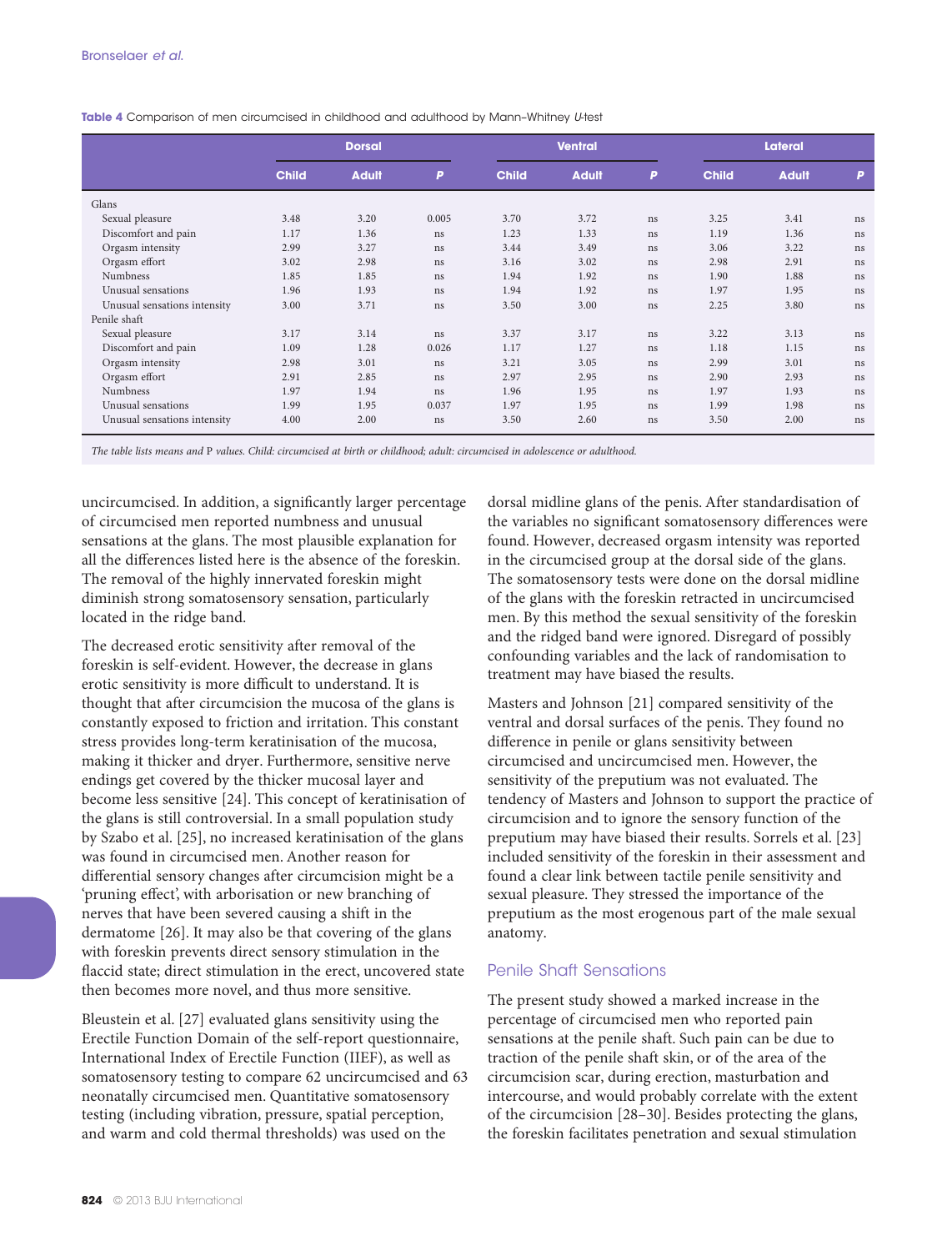during intercourse and masturbation. Circumcision eliminates this 'gliding' mechanism, thereby causing discomfort and pain during self-stimulation or penetration. Depending on the extent of skin removed, the skin of the penile shaft becomes tenser and loses its flexibility. A significantly higher percentage of circumcised men in the present study reported discomfort or pain and numbness at the dorsal, lateral and ventral sides of the penile shaft. Although the data do not allow further subdivision based on the extent of skin removed, it appears plausible to assume that the circumcision technique can influence penile sensitivity: the more skin is removed, the higher is the risk of discomfort and numbness. Circumcised men reported higher orgasm intensity related to stimulation of the ventral side of the penile shaft. This observation might endorse the importance of the dense nerve content of the frenulum and preputium.

#### Overall Penile Sensitivity

The present results contrast with the findings of the study by Krieger et al. [16], in which circumcised men reported increased overall sensitivity and increased ease of reaching orgasm. The latter study was prospective; it randomised men 1 : 1 to either immediate circumcision or to circumcision delayed by 2 years (control group). Both groups were evaluated at 1, 3, 6, 12, 18, and 24 months after baseline (circumcision in the case of the target group) with a questionnaire consisting of six questions on sexual function and sexual pleasure. Overall penile sensitivity was assessed by means of only a single variable. By contrast, the respondents in the present study rated the sensitivity of different areas of the penis as illustrated in detailed graphs, which may have enhanced the reporting accuracy. In addition, one needs to consider that a 2-year follow-up period may be too short to detect possible long-term desensitisation of the glans nerves.

In the present study, orgasm was assessed by two different variables, 'orgasm intensity' and 'effort to reach orgasm'. Circumcised and uncircumcised men did not differ in the rating of 'effort needed to reach orgasm'. Krieger et al. [16] assessed orgasm by means of one single variable, 'ease of reaching orgasm', which yielded a significant difference compared with before they were circumcised, 64.0% of circumcised men reported their penis was 'much more sensitive', and 54.5% rated their ease of reaching orgasm as 'much more' at month 24. In a similar randomised clinical trial involving 2210 immediately circumcised men and 2246 men circumcised after a delay of 24 months, Kigozi et al. [31] found that men reported increased penile erotic sensitivity shortly after circumcision, but the authors did not assess long-term effects. Different, conflicting results of circumcision were also reported by studies using the Brief Male Sexual Function Inventory (BMSFI), possibly due to

the limitations of the BMSFI [32–34]. The five domains of the BMSFI (sexual drive, erections, ejaculation, problem assessment and overall satisfaction) may be too unspecific for the assessment of somatosensory differences between circumcised and uncircumcised men. The more specific items of a questionnaire like the SAGASF-M are more likely to capture inter-individual variations in penile sensitivity.

Compared with previous studies where no effects between childhood and adult circumcision were found, in the present study, men circumcised after puberty reported less sexual pleasure at the dorsal side of the glans penis and more discomfort and pain at the penile shaft [13]. The large sample size and detailed assessment of the present study may have accentuated this result. The loss of sexual pleasure could be explained by the desensitisation of the dorsal glans penis nerves. In men circumcised before puberty, the subsequent pubertal growth process possibly compensates post-circumcision shortages of the penile skin.

In addition to the above mentioned differences in assessment technique (including the number of variables assessed) and in study design (prospective vs retrospective), there are also differences in the study populations. Krieger et al. [16] conducted their study in Kenya, while the present study took place in Belgium. Cultural differences, particularly in views on sexuality, may influence the interpretation of questions. The fact that circumcision is traditional in most Kenyan populations is likely to create a major cultural bias. Circumcision is considered a rite of passage in Kenya and distinguishes man from boy. This probably biases how men perceive sexuality.

The present study describes a decrease in erotic sensitivity with increasing age in both circumcised and uncircumcised men. Taylor et al. [35] confirms the present finding of a reduction in penile sexual pleasure with increasing age. This is attributed to the fact that in older men the ridged band becomes smoother. Activation of the bulbocavernosus and bulbospongiosus reflex by stretching of the ridged band of the foreskin has been described and could improve sexual pleasure. Since in older men this structure is smoother, there is less possibility of the structure to stretch and activate this reflex. In the present study the same ageing effect was also seen in circumcised males. A general decline in somatosensory nerve activity with ageing has been described and could be responsible for this observation [36]. In the present study, the same ageing effect was also seen in circumcised males.

A major strength of the present study is its large sample size. However, the sample is not representative of the general male population, but biased towards highly educated men. We do not yet know whether the findings would persist in a sample of men with a lower education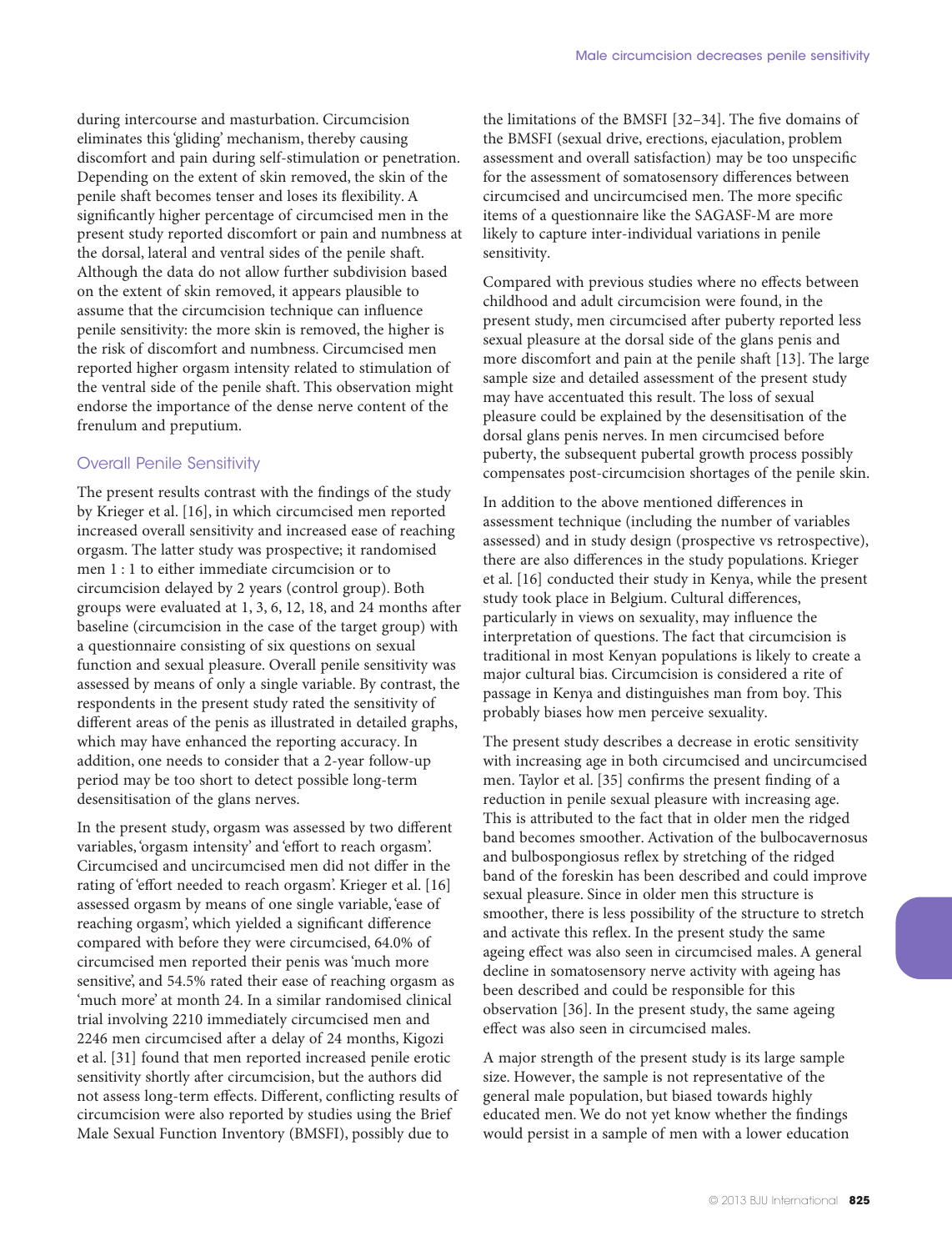level, who may find a lengthy written self-report questionnaire more challenging. Yet, we would expect that the ample use of illustrations in the SAGASF-M would greatly support accuracy of reporting also by men of lower educational level and avoid problems such as those noted by Risser et al. [37]. Many participants in their self-evaluation survey could not identify correctly whether or not they were circumcised.

In future research, adding questions about frequencies and type of sexual practices, as well as the time needed to reach orgasm, may further refine our understanding of the effects of circumcision. Self-report by way of the SAGASF-M along with somatosensory testing of the same subjects would possibly constitute an ideal set of complementary tools for assessing penile erotic sensitivity. Future longitudinal pre- and post-circumcision designs may further strengthen the results of the present study. Such a combination of methods is planned for a future investigation.

The findings from the present study underline the important role played by the foreskin for penile sensitivity and functioning and for men's overall sexual satisfaction. Adult men, as well as parents considering circumcision of their sons, should always be informed of the role of the foreskin in male sexuality, before their decision for surgery. The present findings should also be taken into consideration in the evaluation of the recently introduced practice of circumcision for the prevention of sexually transmitted infections, e.g. HIV and penile cancer [38].

## Conflict of Interest

None declared.

#### **References**

- **1 Immerman RS, Mackey WC.** A biocultural analysis of circumcision. *Soc Biol* 1997; 44: 265–75
- **2 Harkavy KL.** The circumcision debate. *Pediatrics* 1987; 79: 649–50
- **3 Lannon CM, Bailey A, Fleischman A, Shoemaker C, Swanson J.** Circumcision debate. Task Force on Circumcision, 1999–2000. *Pediatrics* 2000; 105: 641–2
- **4 Herschel M.** Circumcision the debate goes on. *Pediatrics* 2000; 105: 681
- **5 Stefanick ML, Smith ER, Davidson JM.** Penile reflexes in intact rats following anesthetization of the penis and ejaculation. *Physiol Behav* 1983; 31: 63–5
- **6 Katz LS, Price EO.** The role of penile stimulation and ejaculatory experience on the development and maintenance of reproductive behavior in the bull (Bos taurus). *Dev Psychobiol* 1986; 19: 197–209
- **7 Yang CC, Bradley WE.** Innervation of the human glans penis. *J Urol* 1999; 161: 97–102
- **8 Yiee JH, Baskin LS.** Penile embryology and anatomy. *ScientificWorldJournal* 2010; 10: 1174–9
- **9 Aronson LR, Cooper ML.** Mating behaviour in sexually inexperienced cats after desensitization of the glans penis. *Anim Behav* 1969; 17: 208–12
- **10 Hart BL.** Sexual reflexes in the male rat after anesthetization of the glans penis. *Behav Biol* 1972; 7: 127–30
- **11 Taylor JR.** The forgotten foreskin and its ridged band. *J Sex Med* 2007; 4: 1516–7
- **12 HIV/AIDS WHOaJUNPo.** Male circumcision: global trends and determinants of prevalence, safety and acceptability. 2007. Available at: http://whqlibdoc.who. int/publications/2007/9789241596169\_eng.pdf. Accessed November 2012
- **13 Aydur E, Gungor S, Ceyhan ST, Taiimaz L, Baser I.** Effects of childhood circumcision age on adult male sexual functions. *Int J Impot Res* 2007; 19: 424–31
- **14 Fink KS, Carson CC, DeVellis RF.** Adult circumcision outcomes study: effect on erectile function, penile sensitivity, sexual activity and satisfaction. *J Urol* 2002; 167: 2113–6
- **15 Laumann EO, Masi CM, Zuckerman EW.** Circumcision in the United States. Prevalence, prophylactic effects, and sexual practice. *JAMA* 1997; 277: 1052–7
- **16 Krieger JN, Mehta SD, Bailey RC et al.** Adult male circumcision: effects on sexual function and sexual satisfaction in Kisumu, Kenya. *J Sex Med* 2008; 5: 2610–22
- **17 Lannon CM, Bailey AG, Fleischman AR et al.** Circumcision policy statement. *Pediatrics* 1999; 103: 686–93
- **18 Masood S, Patel HR, Himpson RC, Palmer JH, Mufti GR, Sheriff MK.** Penile sensitivity and sexual satisfaction after circumcision: are we informing men correctly? *Urol Int* 2005; 75: 62–6
- **19 Senkul T, Is¸**eri **C, S¸**en **B, Karademir K, Saraçoğlu F, Erden D.** Circumcision in adults: effect on sexual function. *Urology* 2004; 63: 155–8
- **20 Kinsey AC, Pomeroy WR, Martin CE.** Sexual behavior in the human male. *Am J Public Health* 2003; 93: 894–8
- **21 Masters WH, Johnson VE.** *Human Sexual Response*. Toronto; New York: Bantam Books, 1966
- **22 Schober JM, Meyer-Bahlburg HF, Dolezal C.** Self-ratings of genital anatomy, sexual sensitivity and function in men using the 'Self-Assessment of Genital Anatomy and Sexual Function, Male' questionnaire. *BJU Int* 2009; 103: 1096–103
- **23 Sorrells ML, Snyder JL, Reiss MD et al.** Fine-touch pressure thresholds in the adult penis. *BJU Int* 2007; 99: 864–9